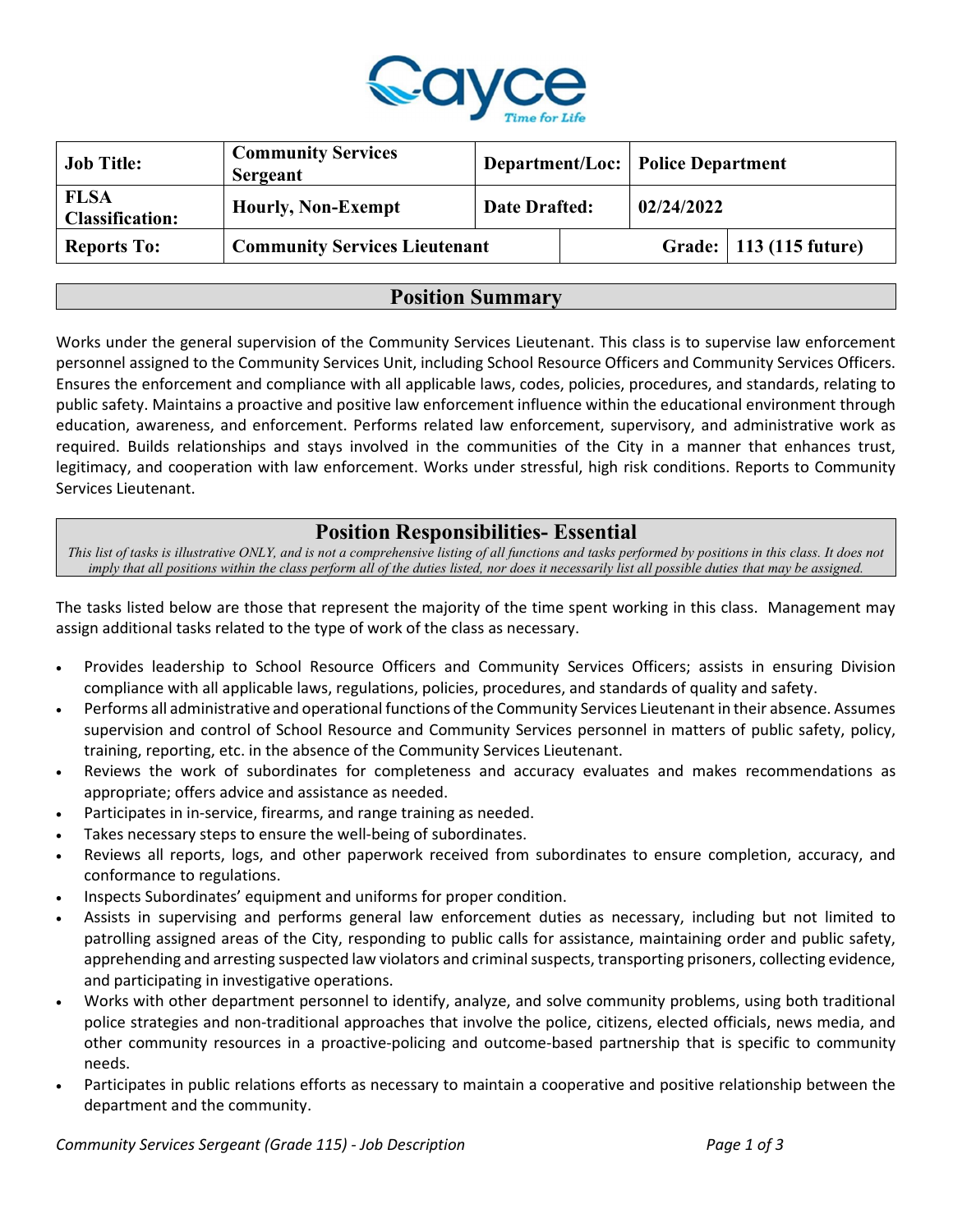

- Ensures police presence is maintained on school campuses and that campuses are patrolled frequently for safety and security.
- Communicates with parents to discuss law violations; refers parents to outside organizations for assistance as appropriate.
- Advises school officials and teachers on various issues pertaining to school safety.
- Monitors, manages, and participates in school/extracurricular activities as appropriate.
- Responds to school disturbances and other school emergency situations.
- Identifies gang/drug activity and other potential problem areas; recommends and implements corrective action.
- Prepares cases for prosecution; provides court testimony as necessary.
- Receives and responds directly to citizen inquiries, concerns, and complaints concerning activities and personnel in areas of responsibility.
- Prepares various documents, including incident reports, employee evaluations, request forms, schedules, statements, traffic tickets, warnings, accident reports, booking reports, summonses, inspection forms, bond, receipts, photo and fingerprint logs, arrest warrants, and various other records, reports, memos, logs, correspondence, etc.
- Refers to policy and procedure manual, codes, regulations, laws, maps, statutes, training manual, etc.
- Operates various types of office equipment, machinery, and tools in the performance of duties such as a computer, printer, calculator, radio equipment, telephones, tape recorders, fax machine, copier.
- Uses office and computer supplies, restraining devices, protective gear, fingerprint kit, first-aid supplies, cameras, and a variety of other police issued materials and supplies.

## Position Responsibilities- Non-Essential/Other

- Performs general building maintenance as necessary.
- Performs general administrative work as required, including but not limited to attending and conducting meetings, preparing reports and correspondence, entering and retrieving computer data, answering the telephone, copying and filing documents, sending and receiving faxes, etc.
- Performs other related duties and other duties as assigned.

# Essential Skills and Experience

- Associate's degree and three years of experience in law enforcement with one year of supervisory experience, as well as one year of experience as a School Resource Officer or a Community Policing position; or, five years of law enforcement experience with one year of supervisory experience, as well as one year of experience as a School Resource Officer or a Community Policing position.
- Must have successfully completed required law enforcement courses and possess required certifications.
- An advanced level of interpersonal skills necessary in order to provide effective leadership to subordinate personnel as well as to develop cooperative working relationships with employees, senior management, elected officials, and vendors supplying goods and/or services to the jurisdiction.
- Analytical abilities necessary to make sound, logical decisions quickly and sound judgment is required to act in the best interest of citizens and jurisdiction. Analytical ability to plan work schedules and evaluate work performances.
- Valid South Carolina Driver's license.
- Class I Law Enforcement Certification from the South Carolina Criminal Justice Academy.

# Mental & Physical Demands- ADA Guidelines

#### Physical Demands

• Sit Frequently **Frequently** • Walk Frequently

Community Services Sergeant (Grade 115) - Job Description Page 2 of 3